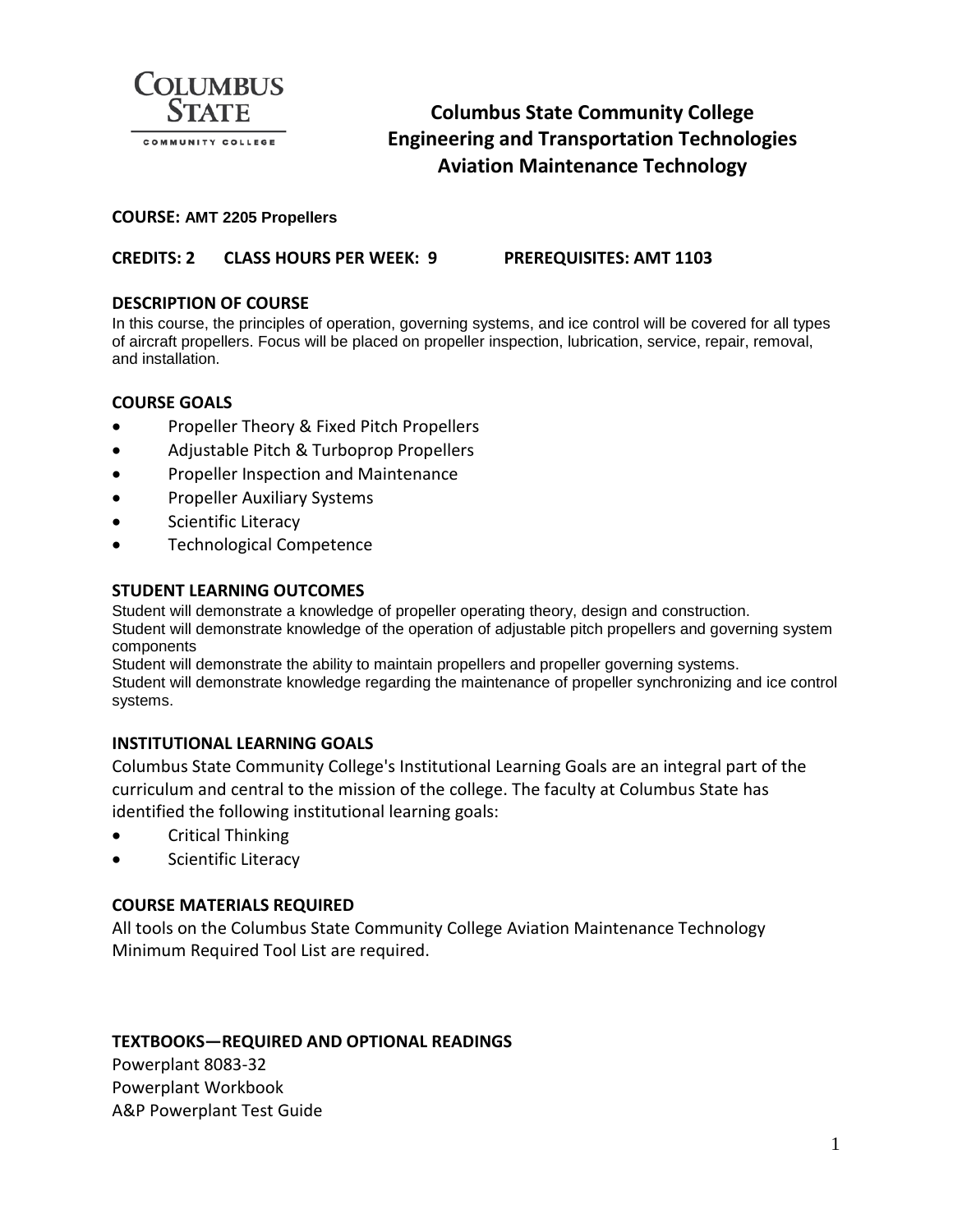# **AVIATION MAINTENANCE TECHNOLOGY SYLLABUS STATEMENTS**

Aviation Maintenance Technology required College Syllabus Statements on **Assessment**, **Participation and Safety**, and **Attendance** can be found at

<http://www.cscc.edu/academics/departments/aviation-maintenance/requirements.shtml> or on the College website –Search 'Aviation'; click on 'Aviation Maintenance'; click on 'Requirements' tab.

### **SPECIAL COURSE REQUIREMENTS**

Part 147 Para 147.21 (d) (3) and 147.31 (b) state that tests must be given in all subject areas and that the tests given must all be passed. As students progress through the program, they will be given subject area tests relative to the course subject areas. Students must demonstrate a 70% minimum passing score on every subject test. If a subject area test is failed, the student will be given additional opportunities to pass the subject test. All subject tests must be passed before a certificate of program completion can be issued.

FAA Subject Are Test for this course: V-R: Propellers

To be awarded a Certificate of Program Completion, in addition to subject area testing, the student must also:

Successfully pass each course required for the certificate. Requirements for passing each course include:

A 70% average evaluation for graded course elements. Instructors determine the weights of course grading.

Successful completion of all required laboratory requirements of the course.

Attendance in compliance with the attendance policy.

Students can pass a course with a grade of "D", however students must have a minimum overall Grade Point Average of 2.0 (out a possible 4.0) to be awarded a certificate of completion. Courses can be repeated to improve grades.

| Grade Area | Weight | Percentage | Lab Project                | Pass | Fail |
|------------|--------|------------|----------------------------|------|------|
|            |        | Earned     |                            |      |      |
| Unit Tests | 45%    |            | Propeller Remove & Install |      |      |
| Quiz       | 10%    |            | Propeller Inspection and   |      |      |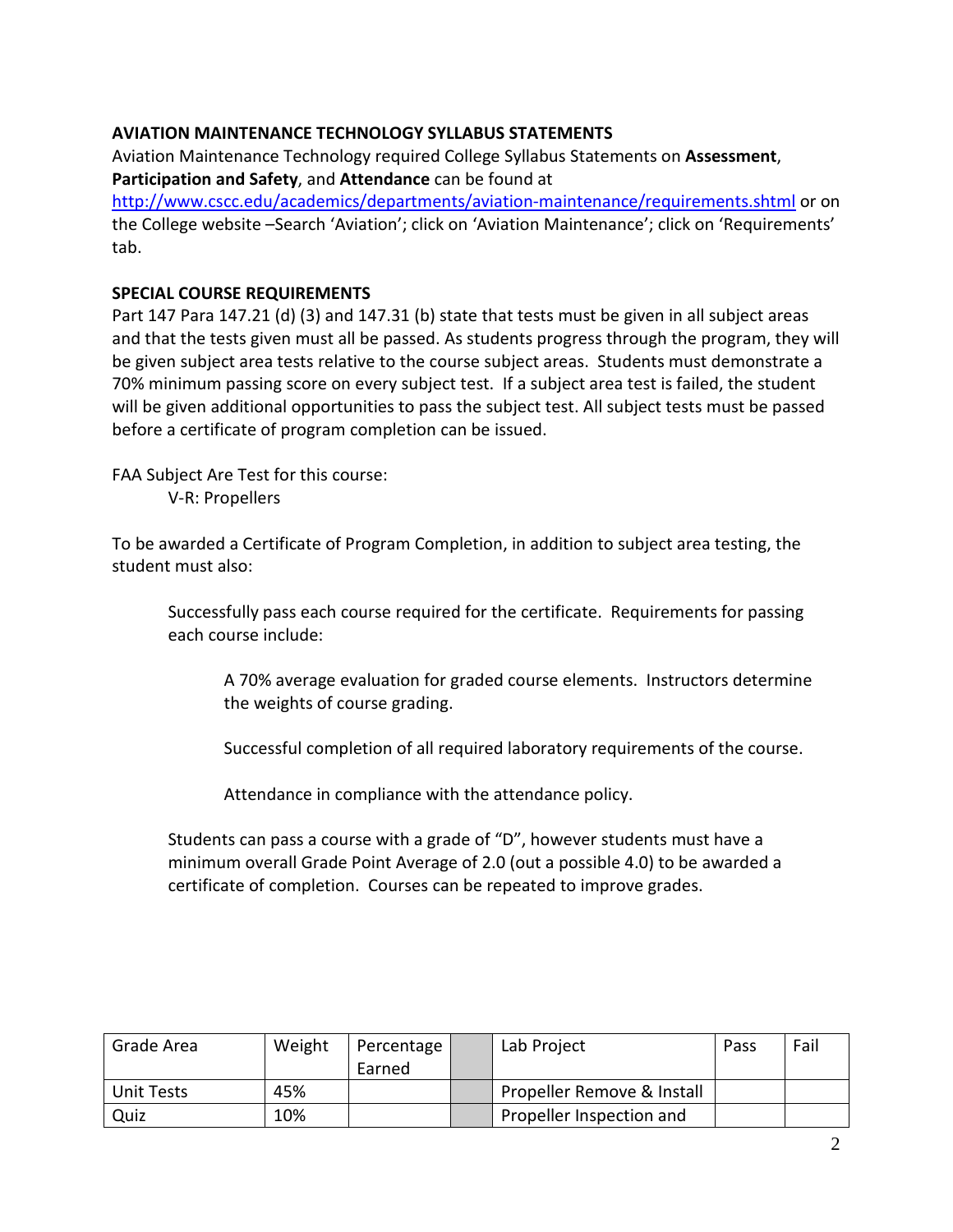|                     |      |  | Maintenance           |  |
|---------------------|------|--|-----------------------|--|
| Final               | 25%  |  | Aluminum Blade Repair |  |
| Participation &     | 10%  |  |                       |  |
| Safety              |      |  |                       |  |
| Other               | 10%  |  |                       |  |
| Total               | 100% |  |                       |  |
| Course Letter Grade |      |  |                       |  |
|                     |      |  |                       |  |

Student Resources, Rights, and Responsibilities: Columbus State Community College required College Syllabus Statements on College Policies and Student Support Services can be found at [https://www.cscc.edu/academics/syllabus.shtml.](https://www.cscc.edu/academics/syllabus.shtml)